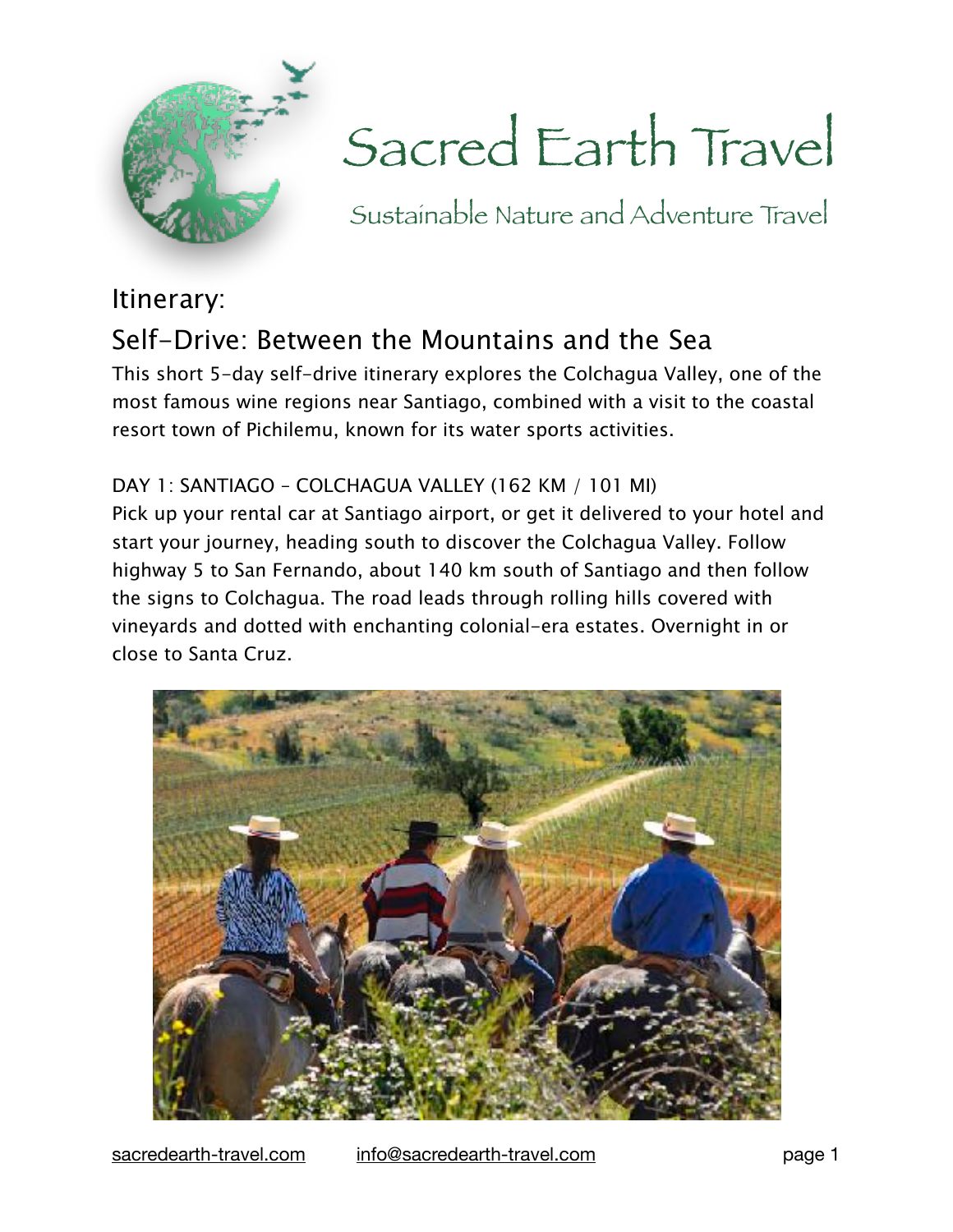# DAY 2: FULL DAY IN COLCHAGUA VALLEY

There are lots of great wineries in this region. A great way to discover them is to follow the famous Colchagua Valley Wine Route, with more than ten wineries and several hectares of vineyards ready to explore. Alternatively, you can go hiking, cycling or horseback riding through the vineyards.

There are also a couple of interesting museums in the region. The Colchagua Museum in Santa Cruz offers the most comprehensive glimpse into the region's past with interesting exhibits on palaeontology, archaeology and prehistoric cultures. Andean textiles, prehispanic metallurgy, and Darwin's explorations of Chile are just some of the special themes it covers. Overnight in or close to Santa Cruz. (B)

# DAY 3: COLCHAGUA VALLEY – MATANZAS (121 KM / 75 MI)

It is time to continue your journey and head for the coast to the historic town of Matanzas. During the colonial era, this little place was a famous harbour from where the Spanish Army set out to occupy and conquer Chile's central zone. Along the way, take your time to do a little sightseeing and perhaps shop for some souvenirs. After arriving at Matanzas, enjoy the evening exploring the town. Overnight in Matanzas. (B)